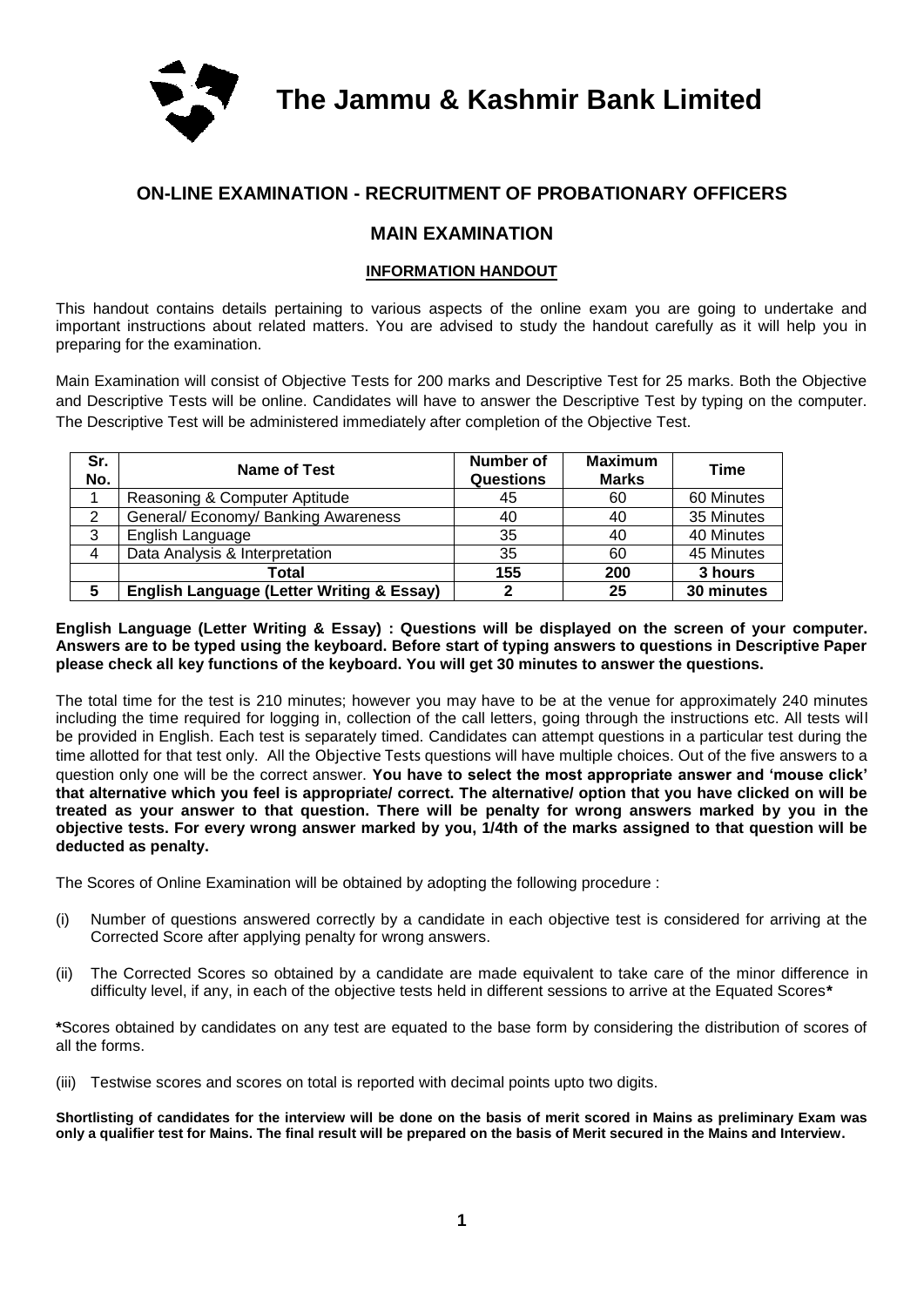**Please note that the types of questions in this handout are only illustrative and not exhaustive. In the actual examination you will find questions of a higher difficulty level on some or all of these types and also questions on the types not mentioned here.**

Some sample questions are given below.

#### **REASONING & COMPUTER APTITUDE**

This is a test to see how well you can think. It contains questions of various kinds. Here are some sample questions.

**Directions** : In each of the following questions, there are five groups of letter groups or words in each question. Four of these letter groups or words are alike in some way, while one is different. Find the one which is different.

|      | $Q.1.$ (1) black | $(2)$ red | $(3)$ green | $(4)$ paint | (5) yellow |
|------|------------------|-----------|-------------|-------------|------------|
|      | $Q.2.$ (1) BC    | $(2)$ MN  | $(3)$ PQ    | (4) XZ      | (5) ST     |
| Q.3. | (1) Mango        | (2) Apple | (3) Orange  | (4) Guava   | (5) Rose   |

- **Q.4.** If the letters in the word TOPS can be rearranged to form a meaningful word beginning with O, the last letter of that word is your answer. If more than one such word can be formed, M is the answer and if no such word can be formed,  $X$  is the answer.<br>(1)  $T$  (2)  $P$ (1) T (2) P (3) M (4) S (5) X
- **Q.5.** 'Some leaders are dishonest. Satyapriya is a leader.' Which of the following inferences definitely follows from
	- these statements ?<br>(1) Satyapriva is honest

(2) Satyapriya is dishonest

(3)  $(S_1 " S_2 # 2)$ 

- (3) Some leaders are honest (4) Leaders are generally dishonest
- (5) Satyapriya is sometimes dishonest
- **Q.6.** If 'A " B' means 'add B to A', 'A ' B' means 'subtract B from A', 'A # B' means 'divide A by B' and 'A V B' means 'multiply A by B; which of the following gives the average sales of two days where S<sub>1</sub> and S<sub>2</sub> are the sales of the first and the second day respectively ?
	- (1)  $(S_1 S_2$ ) # 2 (2)  $2 \# (S_1" S_2)$
	- (4)  $(S_1 \vee S_2) \# (S_1 \text{''} S_2)$
- **Q.7.** Every person above eighteen years of age who is registered as a voter, can vote. To find out whether Madhu, who was born twenty years ago, can vote, which of the following further information is needed ?

) (5) Other than those given as options

- (I) Madhu's date of birth (II) Whether Madhu is registered as a voter (1) Only I (3) (1) Only I (2) Only II (3) Either I or II (4) Neither I nor II (5) Both I and II
- (4) Neither  $I$  nor  $II$
- **Q.8.** In each question below are given two statements followed by two conclusions numbered I and II. You have to take the two given statements to be true even if they seem to be at variance from commonly known facts, consider the two conclusions; together and then decide which of the given conclusions logically follows from the two given statements, disregarding commonly known facts.<br>Statements : All machines are windows. All windows are clouds.
	- : All machines are windows.
	- Conclusions : I. All machines are clouds.
		- II. All clouds are machines.
	- (1) None follows (2) Only I follows (3) Both I & II follow
		-
	- (4) Only II follows (5) Either I or II follows
- **Q.9-10.** In the following questions a group of numbers and symbols is to be coded by the letter code as per the given scheme and conditions. You have to find out the serial number of the letter code group which correctly represents the number symbol combination. The sr. no. of that letter code group is your answer. If none of the letter code groups is correct then mark (5) i.e. None of these as your answer.

| Number/Symbol: 2 \$ @ 7 6 # 8                  |  |  |  |  |
|------------------------------------------------|--|--|--|--|
| Letter Code : Q B H L F M T                    |  |  |  |  |
| $\mathbf{A}$ and $\mathbf{B}$ and $\mathbf{A}$ |  |  |  |  |

#### **Condition :**

1. If the first as well as the last element is a symbol both are to be coded as 'A'.

2. If the first element is even digit and last element is a symbol their codes are to be inter changed.

**Q.9.** 67@2#

| $(1)$ FLHQM    | $(2)$ MLHQF | $(3)$ MLQHE | $(4)$ FLQHM | (5) None of these |
|----------------|-------------|-------------|-------------|-------------------|
| $Q.10.$ \$687# |             |             |             |                   |
| (1) AFTLA      | (2) AFTLM   | $(3)$ BFTLA | (4) BFTLM   | (5) None of these |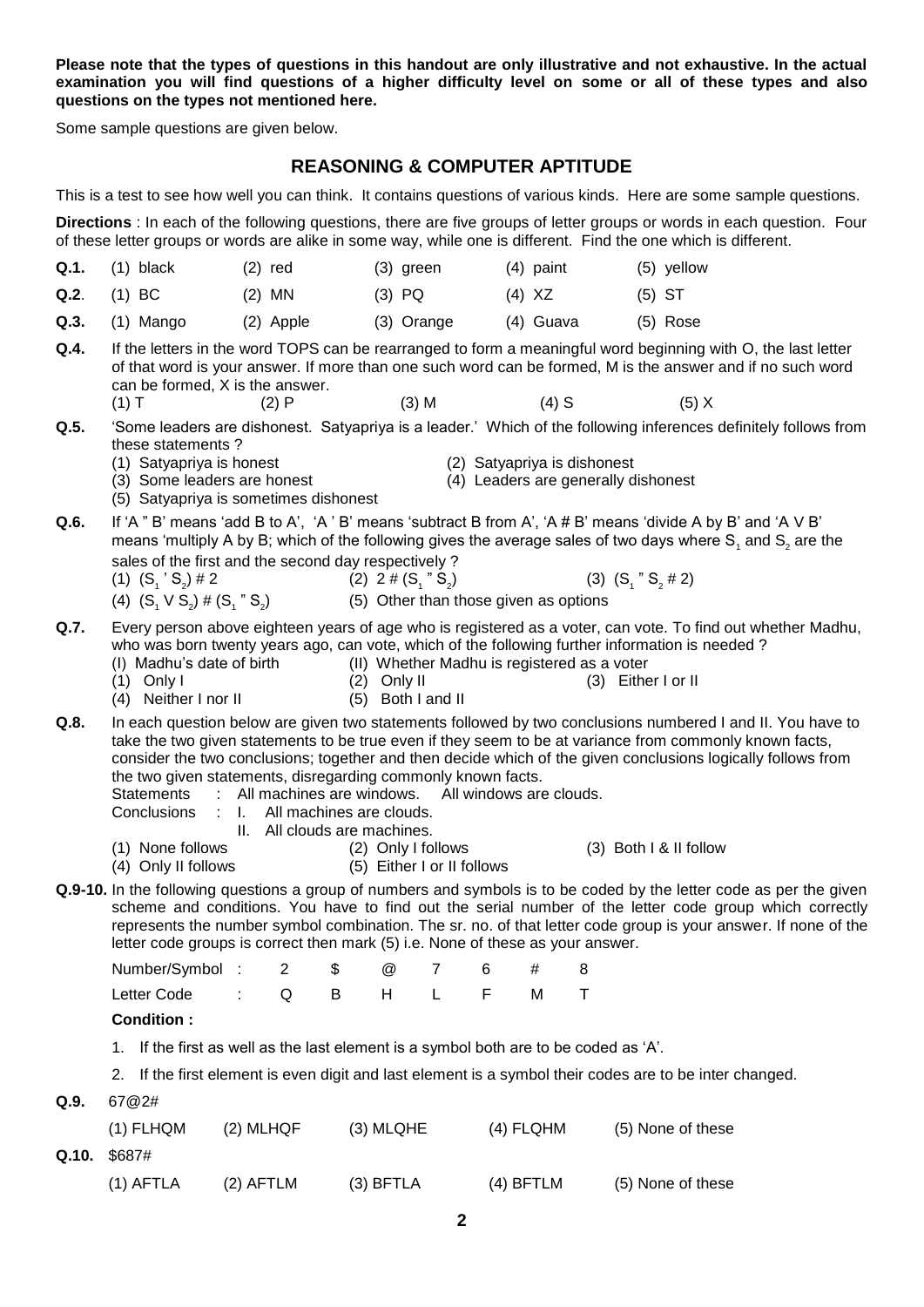## **GENERAL / ECONOMY / BANKING AWARENESS**

This test is intended to give an index of your awareness of people and events past and present in different walks of life.

- **Q.1.** To combat the menace of money laundering, which of the following financial institutions has introduced the 'Know Your Customer' Scheme ?<br>(1) IDBI (2) RBI (3) NABAF (2) RBI (3) NABARD (4) SIDBI (5) Other than those given as options
- **Q.2.** Which of the following sectors contributes maximum in deciding the growth in income of the states in India ?<br>(1) Energy (2) Tourism (3) Service (4) Transport (5) Agriculture (1) Energy  $(2)$  Tourism  $(3)$  Service  $(4)$  Transport
- **Q.3.** Which of the following is the state where the number of people living below poverty line is maximum ? (1) Bihar (2) Andhra Pradesh (3) Uttar Pradesh (4) Rajasthan (5) Orissa
- **Q.4.** Who is the person closely associated with operation flood programmes and was honoured by Padma Vibhushan recently ?<br>(1) Dr. V. Kurien
	- (2) Dr. M. S. Swaminathan (3) Dr. Amartya Sen
	- (4) Shri L. K. Advani (5) Other than those given as options
- **Q.5**. Monetary policy is concerned with \_\_\_\_\_\_\_
	-
	- $(3)$  reducing unemployment
- (2) buying and selling of financial instruments (4) All  $(1)$ ,  $(2)$  &  $(3)$
- (5) Other than those given as options

## **ENGLISH LANGUAGE**

This is a test to see how well you know English. Your English language ability would be tested through questions on grammar, vocabulary, sentence completion, synonyms, antonyms, comprehension of a passage, etc. Study and answer the sample questions given below :

**Directions :** Pick out the most appropriate word from amongst the words given below each sentence to complete it meaningfully.

|      |                                                                 |               | <b>Q.1.</b> He quickly glanced _________ the book to find what it said about the Indian economy. |            |               |  |
|------|-----------------------------------------------------------------|---------------|--------------------------------------------------------------------------------------------------|------------|---------------|--|
|      | $(1)$ at                                                        | $(2)$ through | $(3)$ in                                                                                         | $(4)$ to   | $(5)$ over    |  |
|      | <b>Q.2.</b> The counsel urged the court to _____<br>$(1)$ enact | $(2)$ enforce | down the obnoxious law.<br>(3) cancel                                                            | (4) strike | $(5)$ declare |  |
| Q.3. | (1) explained                                                   | (2) warned    | The local official the Minister of the situation.<br>(3) apprised                                | $(4)$ told | (5) intimated |  |

**Directions :** Read each sentence to find out whether there is any grammatical error in it. The error, if any, will be in one part of the sentence. The number of that part of the sentence is your answer. If there is no error, the answer is (5).

| Q.4. | I am twenty / two years old / when I first / joined the bank.                                  |     |     | No error<br>(5) |
|------|------------------------------------------------------------------------------------------------|-----|-----|-----------------|
|      | <b>Q.5.</b> To the Hindus / the Ganga is / holier than / any other river.<br>(2)               | (3) |     | No error<br>(5) |
|      | <b>Q.6.</b> Of all the teachers / in our school / our class teacher / were very strict.<br>(2) |     | (3) | No error<br>(5) |

**Directions :** In each of the following questions, select from amongst the five alternatives, the word nearest in meaning to the word given in capitals.

| Q.7. | LETHAL<br>$(1)$ light         | (2) dangerous | $(3)$ deadly | $(4)$ cruel | (5) thoughtless                                                                                         |
|------|-------------------------------|---------------|--------------|-------------|---------------------------------------------------------------------------------------------------------|
| Q.8. | <b>CENTENARY</b>              |               |              |             | $(1)$ a guard $(2)$ a hundred years $(3)$ a very old man $(4)$ hundred runs $(5)$ hundredth anniversary |
| Q.9. | <b>TRIUMPH</b><br>(1) conquer | (2) smash     | $(3)$ earn   | $(4)$ brave | $(5)$ capture                                                                                           |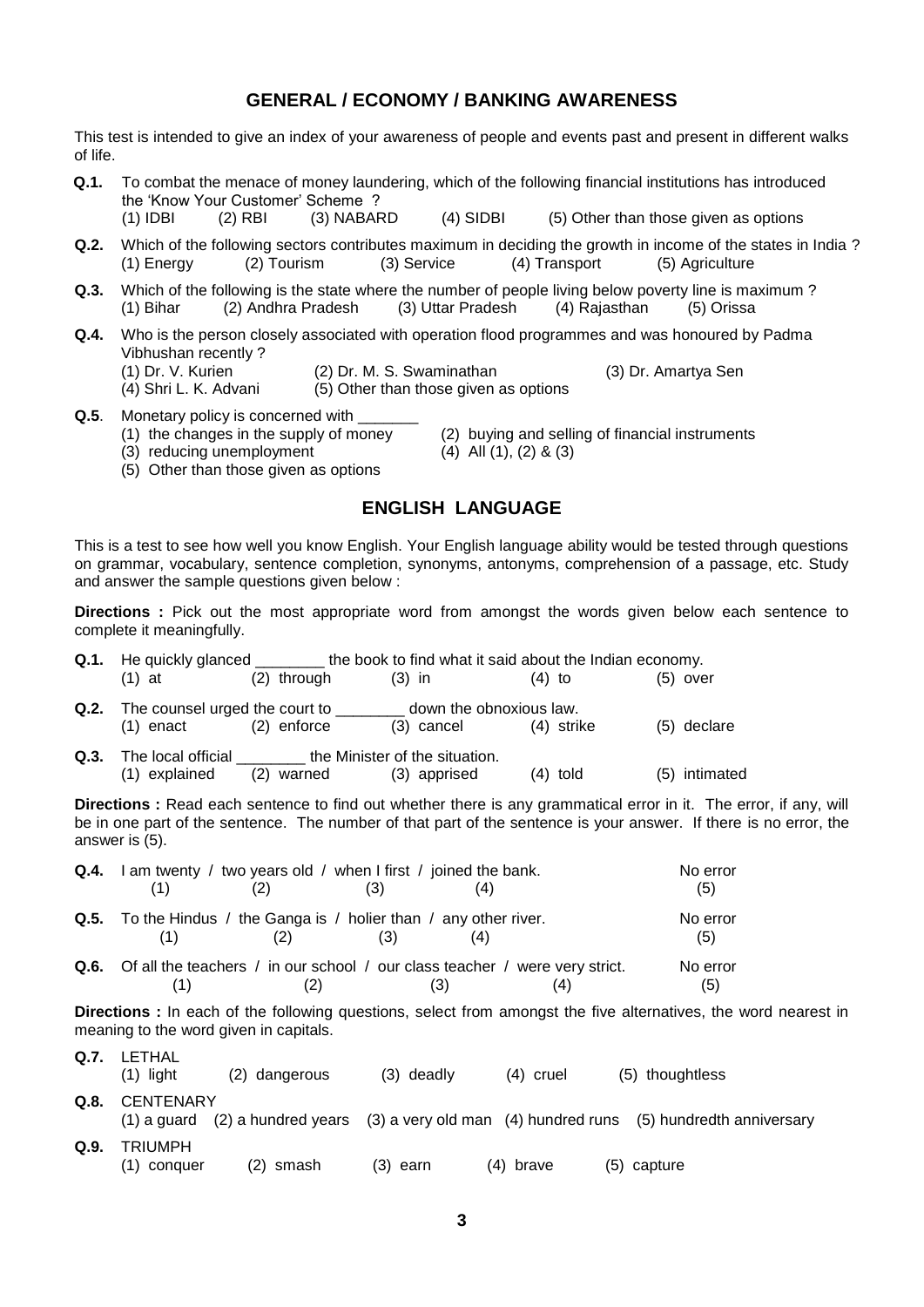**Directions :** In each of the following questions, select from amongst the five alternatives, the word most opposite in meaning of the word given in capitals.

| Q.10. LIVELY                       |               |              |               |                 |
|------------------------------------|---------------|--------------|---------------|-----------------|
| $(1)$ simple                       | weak<br>(2)   | $(3)$ dull   | (4) angry     | (5) moron       |
| Q.11. INADVERTENT<br>(1) adequate  | (2) available | (3) sluggish | (4) negligent | (5) intentional |
| <b>Q.12. INEPT</b><br>(1) accurate | (2) skilful   | (3) sensible | (4) artistic  | (5) apt         |

## **DATA ANALYSIS AND INTERPRETATION**

This test is designed to measure how fast and accurate you are in dealing with numbers, viz. computation, quantitative reasoning, interpretation of tables and graphs etc.

**Q.1-3.** Study the following table carefully and answer the questions given below –

**Q.10.** Lively **Q.10.** Lively **Q.10.** 

#### **Distribution of 1000 candidates as regards their marks in written examination out of 300 and interview out of 100 in a selection examination**

| Written                            | <b>MARKS</b><br><b>INTERVIEW</b> |       |       |       |       |            |  |  |
|------------------------------------|----------------------------------|-------|-------|-------|-------|------------|--|--|
| <b>Examination</b><br><b>Marks</b> | Below 30                         | 30-39 | 40-49 | 50-59 | 60-69 | 70 & above |  |  |
| 260 & above                        | 8                                | 18    | 26    | 18    | 26    |            |  |  |
| 210 to 259                         | 5                                | 4     | 30    | 22    | 10    | 9          |  |  |
| 160 to 209                         | 16                               | 10    | 45    | 56    | 18    | 9          |  |  |
| 110 to 159                         | 28                               | 42    | 100   | 190   | 15    | 5          |  |  |
| 60 to 109                          | 35                               | 115   | 20    | 8     |       | 5          |  |  |
| Below 60                           | 32                               | 32    | 20    | 4     | 6     | っ          |  |  |

**Q.1.** How many candidates did obtain more than 69 percent marks and above in both written examination and interview ?

(1) 22 (2) 49 (3) 13 (4) 9 (5) Other than those given as options

**Q.2**. if approximately 325 candidates were to be qualified in the written examination, what should be the percentage of the qualifying marks ?

(1) above 20 (2) above 70 (3) above 36 (4) above 63 (5) Other than those given as options

**Q.3.** About 42 percent of the candidates fall in which of the following ranges of the interview marks ? (1) 110-159 (2) 110 & below (3) 50 to 70 (4) 50 & above (5) Other than those given as options

Some of the questions may require arithmetical reasoning. For example :

- **Q.4.** At 10 paise each, how many paise will 6 lemons cost ? (1) 6 (2) 10 (3) 60 (4) 610 (5) Other than those given as options
- **Q.5.** Which of the following can be exact multiple of 4 ? (1) 27114 (2) 58204 (3) 48402 (4) 32286 (5) Other than those given as options
- **Q.6.** If the profit made by selling a pen for Rs.10 is as much as its cost, what is the cost price of the pen ? (1) Rs.3/- (2) Rs.5/- (3) Rs.10/- (4) Rs.20/- (5) Other than those given as options

Also, there may be some questions based on graphs and tables.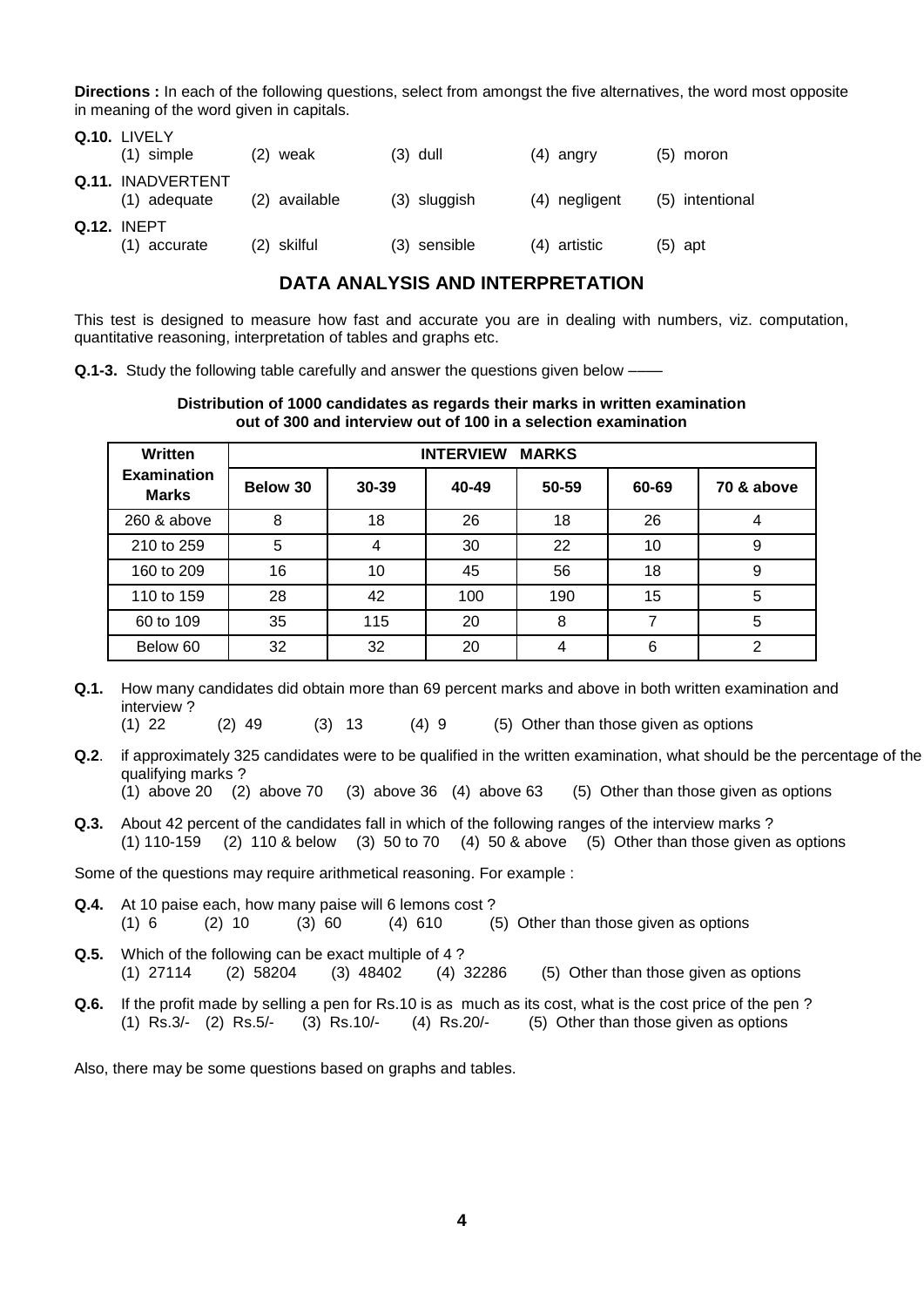**Q.7-9. Directions :** Given below is a table showing percentages out of a total of 700 employees ranking six attributes that help promotion. Rank I is the highest. Study the table carefully and answer the questions that follow :

| % of Employees Giving Different Ranks |    |    |    |    |    |    |  |
|---------------------------------------|----|----|----|----|----|----|--|
| Attribute                             |    |    | Ш  | IV |    | VI |  |
| Seniority                             | 32 | 17 | 22 | 19 | 5  | 5  |  |
| Perseverance                          | 14 | 19 | 17 | 9  | 27 | 14 |  |
| Efficiency                            | 15 | 19 | 21 | 14 | 14 | 17 |  |
| Intelligence                          | 10 | 14 | 10 | 14 | 17 | 35 |  |
| Honesty                               | 24 | 17 |    | 9  | 27 | 16 |  |
| Sociability                           | 5  | 14 | 23 | 35 | 10 | 13 |  |

- **Q.7.** Which attribute for promotion has received the highest rank ? (1) Perseverance (2) Seniority (3) Honesty (4) Sociability (5) Efficiency
- **Q.8.** How many employees gave rank III to intelligence ? (1) 119 (2) 98 (3) 77 (4) 70 (5) 10
- **Q.9.** Which attribute is considered the least important for promotion ? (1) Honesty (2) Intelligence (3) Perseverance (4) Efficiency (5) Sociability

## **DESCRIPTIVE PAPER**

- **Q.1.** Write a letter on any **ONE** of the following
	- Write a letter to your younger brother explaining him how Insurance Sector has changed in the last decade in India.
	- Write a letter to the Branch Manager of your Insurance company sharing a good experience of customer service in settling a claim (Based on year experience or reading).
- **Q.2.** Write an essay on any one of the following topics in about 250 words:
	- Measures to eradicate illiteracy in India
	- Importance of Financial Planning
	- Financial Inclusion

#### **(A) Details of the On-line Examination Pattern**

- (1) The examination would be conducted on-line i.e. on a computer.
- (2) The tests will be provided in English.
- (3) All the questions will have multiple choices. Out of the five answers to a question only one will be the correct answer. **The candidate has to select the most appropriate answer and 'mouse click' that alternative which he/ she feels is appropriate/ correct. The alternative/ option that is clicked on will be treated as the answer to that question. Answer to any question will be considered for final evaluation, only when candidates have submitted the answers by clicking on "Save & Next" or "Mark for Review & Next".**
- (4) The clock has been set at the server and the countdown timer at the top right corner of your screen will display the time remaining for you to complete the test(s). When the clock runs out the exam ends by default - you are not required to end or submit your exam.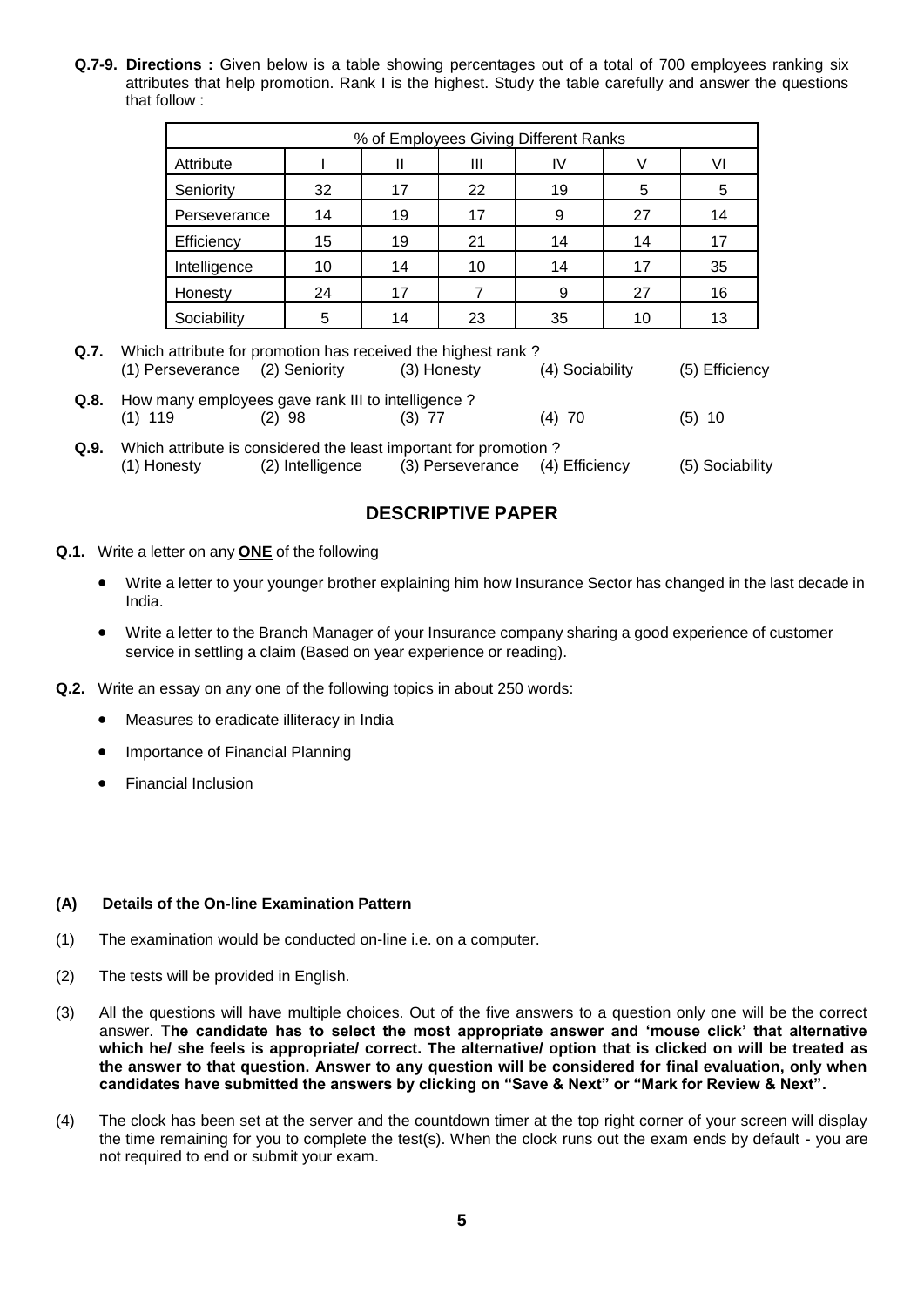- (5) The Question Palette displayed on the right side of screen will show the status of each question using one of the following symbols:
	- You have not visited the question yet.  $\overline{1}$

You have not answered the question.

You have answered the question.

You have NOT answered the question, but have marked the question for review.

The question(s) "Answered and Marked for Review" will be considered for evaluation.

The Marked for Review status for a question simply indicates that you would like to look at that question again. *If a question is answered and Marked for Review, your answer for that question will be considered in the evaluation.*

- (6) To select a question to answer, you can do one of the following :
	- (a) Click on the question number on the question palette at the right of your screen to go to that numbered question directly. Note that using this option **does NOT save your answer** to the current question.
	- (b) Click on **'Save & Next'** to save answer to current question and to go to the next question in sequence.
	- (c) Click on **'Mark for Review and Next'** to save answer to current question, mark it for review, and to go to the next question in sequence.
- (7) To select your answer, click on one of the option buttons.
- (8) To change your answer, click another desired option button.
- (9) To save your answer, you MUST click on **Save & Next**.
- (10) To deselect a chosen answer, click on the chosen option again or click on the **Clear Response** button.
- (11) To mark a question for review click on **Mark for Review & Next**. *If an answer is selected for a question that is Marked for Review, the answer will be considered in the final evaluation.*
- (12) To change an answer to a question, first select the question and then click on the new answer option followed by a click on the **Save & Next** button.
- **(13) Questions that are saved or marked for review after answering will ONLY be considered for evaluation.**
- (14) Test name(s) will be displayed on the top bar of the screen. Questions in a test can be viewed by clicking on the test name. The test you will view will be highlighted.
- (15) After clicking the **Save & Next** button on the last question for a test, you will not be taken to the first question of the (next) test until the time allocated for that test is exhausted.
- (16) You can move the mouse cursor over the test names to view the status of the questions for that test.
- (17) You cannot shuffle between tests but can shuffle between questions during the examination as per time allocated to a particular test.
- (18) The candidates are requested to follow the instructions of the "Test Administrator" carefully. If any candidate does not follow the instructions / rules, it would be treated as a case of misconduct/ adoption of unfair means and such a candidate would be liable for debarment from appearing for examinations for a period as decided by the Bank.
- (19) The candidates may ask the Test Administrator about their doubts or questions only before the commencement of the test. No query shall be entertained after the commencement of the examination.
- (20) After the expiry of the exam duration, the candidates will not be able to attempt any question or check their answers. The answers of the candidate would be saved automatically by the computer system even if he/ she has not clicked the "Submit" button.
- **(21) Please note :**
	- **(a) Candidates will not be allowed to "finally submit" unless they have exhausted the actual test time.**
	- **(b) Under no circumstances should a candidate click on any of the 'keyboard keys' once the exam starts as this will lock the exam.**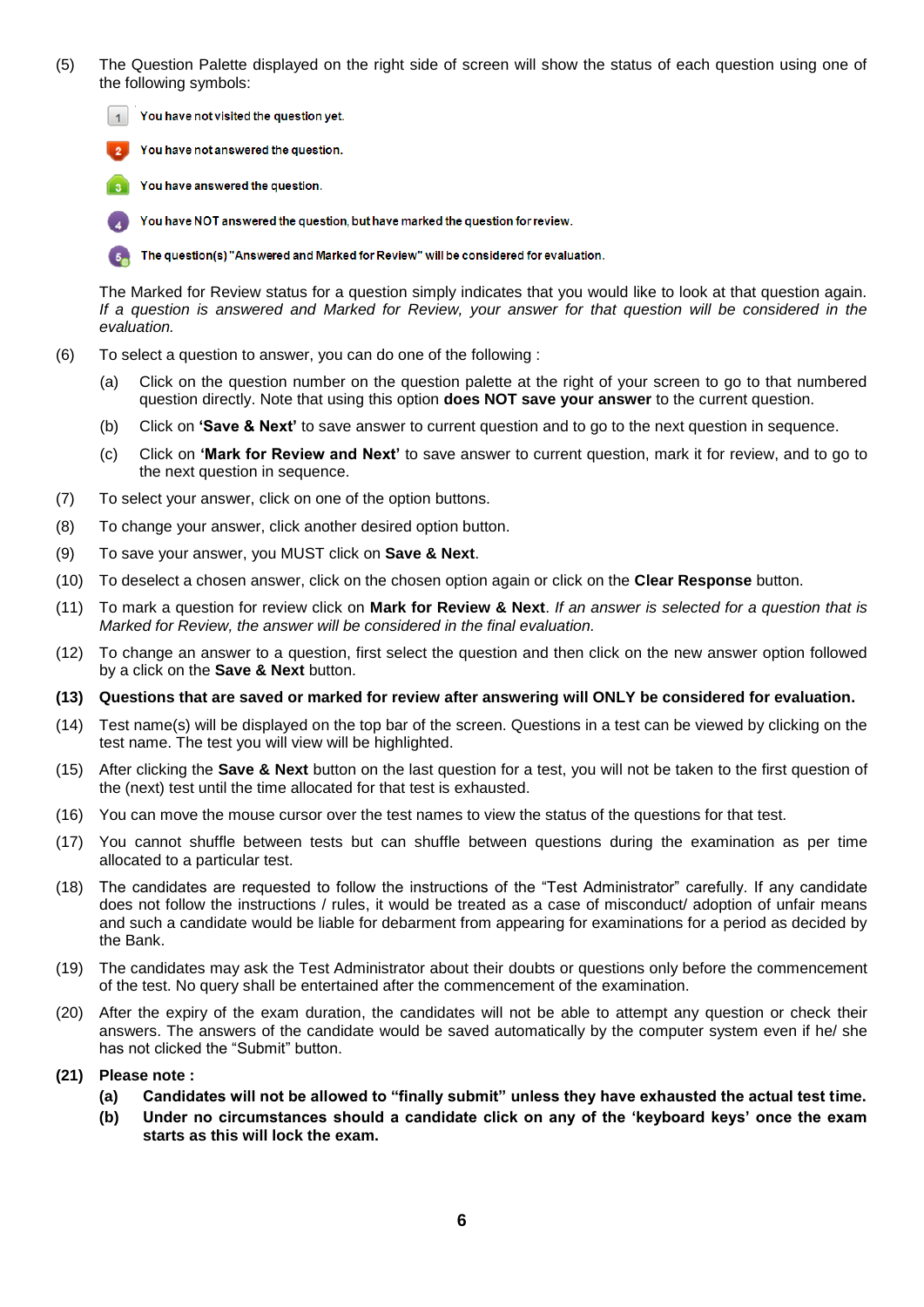- 1. No separate login is required to take the test.
- 2. This test will start automatically upon auto-submission of objective tests.
- 3. Questions will be displayed on computer monitor.
- 4. Only one question will be displayed at a time.
- 5. The questions will be in English and answers are to be typed in space provided for the same using keyboard.

**Please Note : "While typing if you press the 'Space bar' and then press the 'Enter' key, the cursor will not move to next line. However, if you press the 'Enter' key immediately after the last word, the cursor will move to the next line. You should also note in case the 'Space bar'/ 'Enter' key is pressed multiple times in a single instance only a single keystroke (i.e. one space and one enter to the next line) will be taken by the system."**

#### **[B] General Instructions:**

- (1) Please note Date, Reporting time and Venue address of the examination given in the call letter.
- (2) You may visit the venue one day before the Online Examination to confirm the location so that you are able to report **on time** (as printed on the call letter) on the day of the examination. Late comers will not be allowed.
- (3) The call letter should be brought with you to the examination venue along with your recent passport size photograph duly pasted on it. (Preferably the same photograph as was uploaded).
- (4) You must scrupulously follow the instructions of the Test Administrator and the Bank Representative at the examination venue. If you violate the instructions you will be disqualified and will be asked to leave the examination venue.
- (5) No use of calculators (separate or with watch), books, note books or written notes, cell phones (with or without camera facility), or any other electronic device will be allowed during the examination. **After AarogyaSetu status display at the entry gate, candidates will be required to switch off their mobile phones, and deposit it at the designated location, to be collected while exiting.**
- (6) Biometric data (thumb impression) and photograph will be captured twice at the examination venue i.e. before the start of examination and after completion of examination. Decision of the Biometric data verification authority with regard to its status (matched or mismatched) shall be final and binding upon the candidates. **Refusal to participate in the process of biometric data capturing / verification on any occasion may lead to cancellation of candidature.** With regards to the same, please note the following :
	- (a) If fingers are coated (stamped ink/mehndi/coloured...etc), ensure to thoroughly wash them so that coating is completely removed before the examination day.
	- (b) If fingers are dirty or dusty, ensure to wash them and dry them before the thumb impression (biometric) is captured.
	- (c) Ensure fingers of both hands are dry. If fingers are moist, wipe each finger to dry them.
	- (d) If the primary finger (thumb) to be captured is injured/damaged, immediately notify the concerned authority in the test centre.

(Any failure to observe these points will result in non- admittance for the examination).

(7) Please bring call letter with your photograph affixed thereon, currently valid Photo identity proof in original and a photocopy of the same ID proof which you bring in original - THIS IS ESSENTIAL. **This call-letter alongwith photocopy of photo identity proof duly stapled together are to be submitted at the end of exam by putting it in the designated drop-box.** Currently valid photo identity proof may be PAN Card/Passport/ Permanent Driving Licence/Voter's Card with photograph/Bank Passbook with photograph/Valid recent Identity Card issued by a recognised College/University/Aadhaar Card/E-Aadhaar Card with a photograph/ Employee ID in original/Bar Council Identity card with photograph. **Please Note - Ration Card and Learner's Driving License will NOT be accepted as valid ID proof for this purpose.** Please note that your name as appearing on the call letter (provided by you during the process of registration) should exactly match the name as appearing on the photo identity proof. Female candidates who have changed first/last/middle name post marriage must take special note of this. If there is any mismatch between the name indicated in the Call Letter and Photo Identity Proof you will not be allowed to appear for the exam. In case of candidates who have changed their name will be allowed only if they produce Gazette notification/their marriage certificate/affidavit.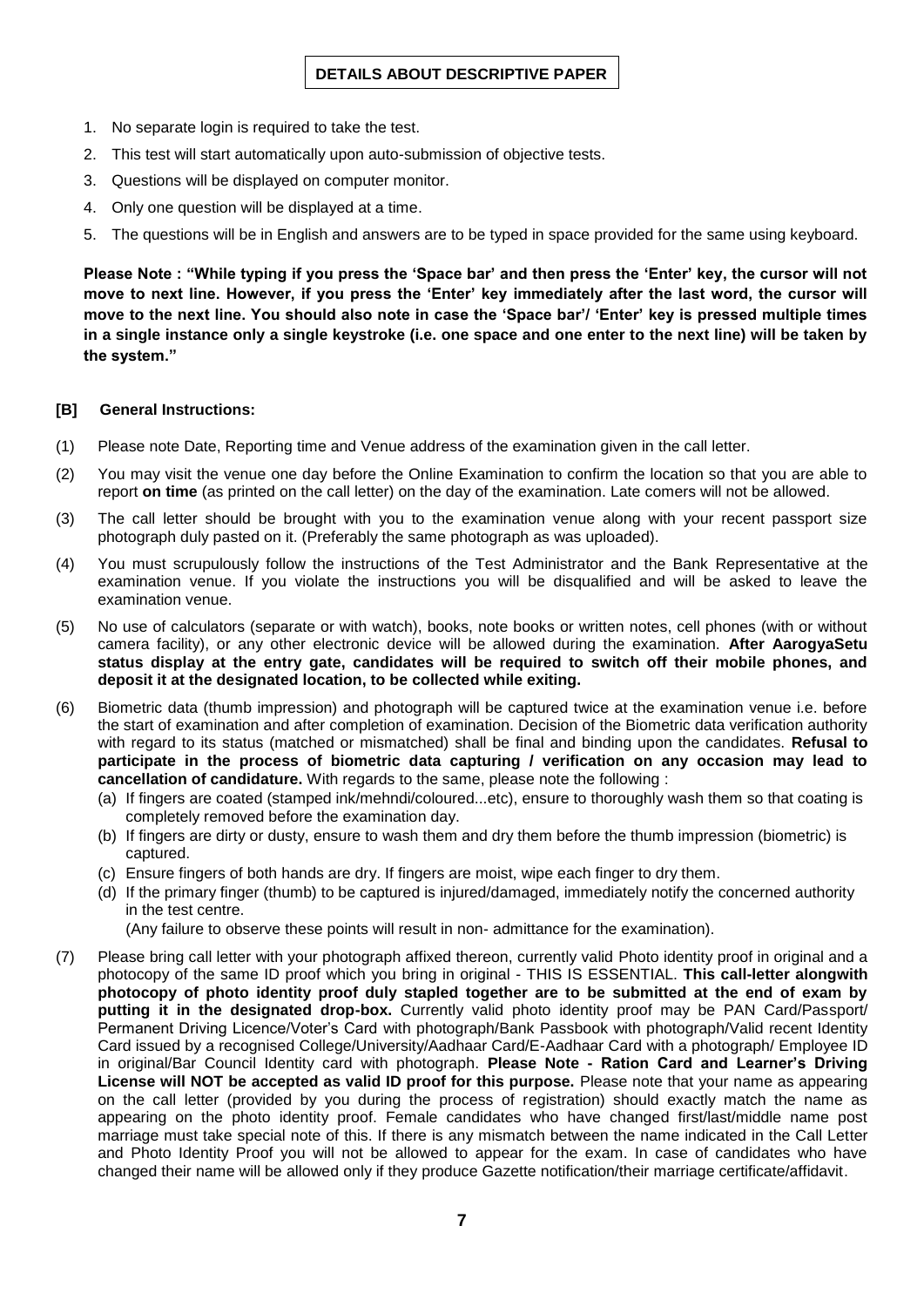- (8) Your responses (answers) will be analysed with other candidates to detect patterns of similarity of right and wrong answers. If in the analytical procedure adopted in this regard, it is inferred/concluded that the responses have been shared and scores obtained are not genuine/valid, your candidature may be cancelled. Any candidate who is found copying or receiving or giving assistance or engaging in any behaviour unbecoming of a candidate will not be considered for assessment. The Bank may take further action against such candidates as deemed fit by it.
- (9) You should bring with you a ball-point pen & ink stamp pad. A sheet of paper will be provided which can be used for rough work or taking down the question number you would like to review at the end of the test before submitting your answers. After the test is over you MUST drop this sheet of paper along with the Call Letter in the designated drop-box.
- (10) The possibility of occurrence of some problem in the administration of the examination cannot be ruled out completely which may impact test delivery and/or result from being generated. In that event, every effort will be made to rectify such problem, which may include movement of candidates, delay in test. Conduct of a re-exam is at the absolute discretion of test conducting body. Candidates will not have any claim for a re-test. Candidates not willing to move or not willing to participate in the delayed process of test delivery shall be summarily rejected from the process.
- (11) If the examination is held in more than one session, the scores across various sessions will be equated to adjust for slight differences in difficulty level of different test batteries used across sessions. More than one session are required if the nodes capacity is less or some technical disruption takes place at any centre or for any candidate.
- (12) Please note that a candidate is allowed to appear only once in the online examination. Multiple appearance in online examination will result in cancellation of candidature. In case more than one call letter has been generated, candidates are advised to appear only once on the date and at the time mentioned on the respective call letter. All other call letters are to be surrendered.
- (13) Anyone found to be disclosing, publishing, reproducing, transmitting, storing or facilitating transmission and storage of test contents in any form or any information therein in whole or part thereof or by any means verbal or written, electronic or mechanical or taking away the papers supplied in the examination hall or found to be in unauthorised possession of test content is likely to be prosecuted.
- (14) Instances for providing incorrect information and/or process violation by a candidate detected at any stage of the selection, process will lead to disqualification of the candidate from the selection process and he/she will not be allowed to appear in any J & K Bank recruitment process in the future. If such instances go undetected during the current selection process but are detected subsequently, such disqualification will take place with retrospective affect.

## **SOCIAL DISTANCING MODE CONDUCT OF EXAM RELATED INSTRUCTIONS**

- 1 **Candidate is required to report at the exam venue strictly as per the time slot mentioned in the Admission Letter. It is expected that candidate strictly adhere to this time slot – as entry into the exam venue will be provided based upon the individual's time slot ONLY. Candidates should report at least 15 minutes before the Reporting time indicated on the Admission Letter.**
- 2 **Mapping of 'Candidate Roll Number and the Lab Number' will NOT be displayed outside the exam venue, but the same will be intimated to the candidates individually at the time of entry of the candidate to the exam venue.**
- 3 Items permitted into the venue for Candidates

**Candidates will be permitted to carry only certain items with them into the venue.** 

- **a. Mask (WEARING A MASK is COMPULSORY)**
- **b. Gloves**
- **c. Personal transparent water bottle (Candidate should bring his / her own water bottle)**
- **d. Personal hand sanitizer (50 ml)**
- **e. A simple pen and ink stamp pad**
- **f. Exam related documents (Call Letter and Photocopy of the ID card stapled with it, ID Card in Original.)**
- **g. Call Letter should be brought with the Photocopy of the Photo ID stapled with it. Original ID (same as Photocopy) is also to be brought for verification. The name on the ID and on the Call Letter should be exactly the same.**
- **h. In case of Scribe Candidates - Scribe form duly filled and signed with Photograph affixed.**

 **No other Items are permitted inside the venue.**